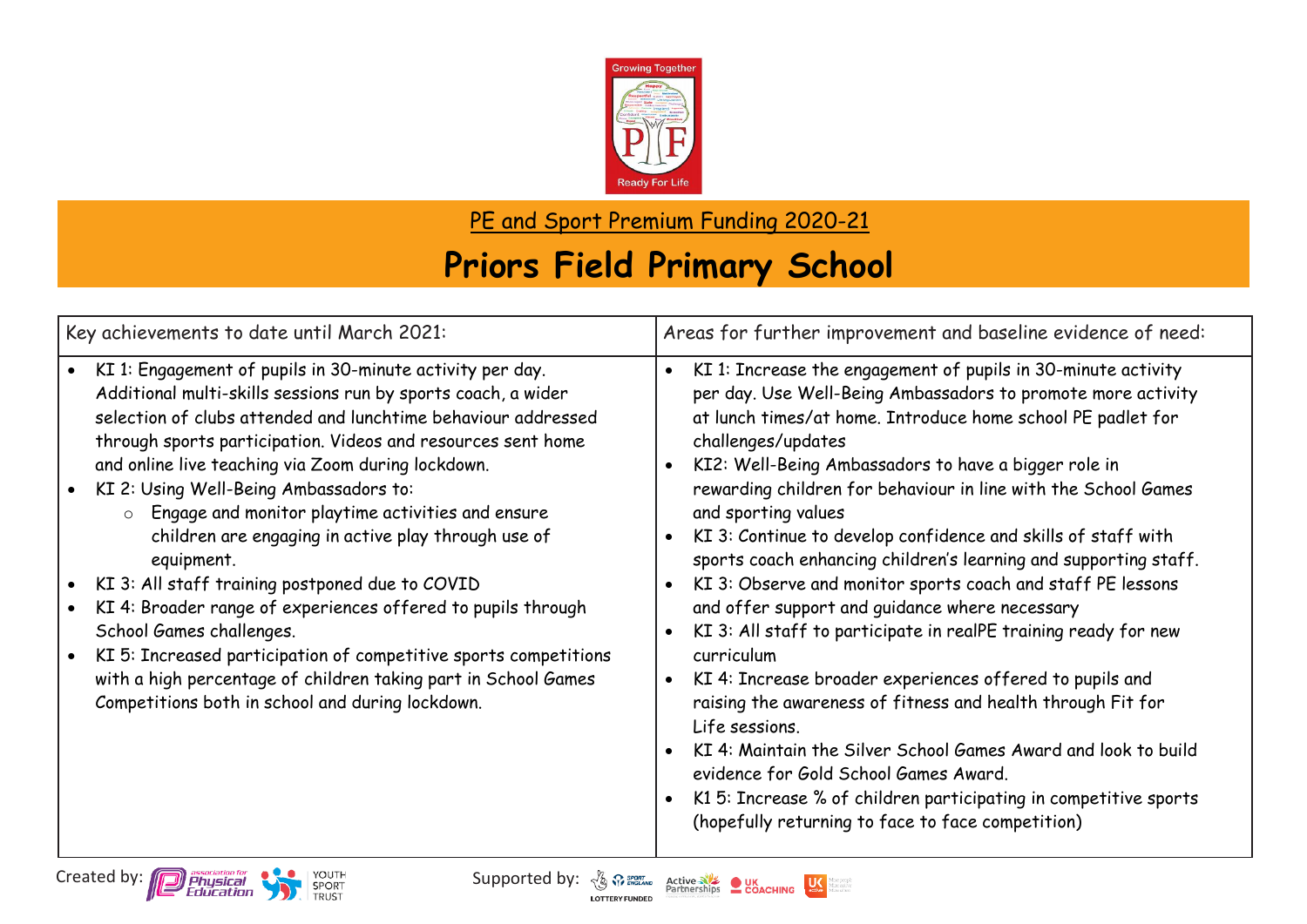| Meeting national curriculum requirements for swimming and water safety.                                                                                                                                                                                                                                   |      |
|-----------------------------------------------------------------------------------------------------------------------------------------------------------------------------------------------------------------------------------------------------------------------------------------------------------|------|
| What percentage of your current Year 6 cohort swim competently, confidently and proficiently 97%<br>over a distance of at least 25 metres?<br>N.B. Even though your pupils may swim in another year please report on their attainment on<br>leaving<br>primary school at the end of the summer term 2020. |      |
| What percentage of your current Year 6 cohort use a range of strokes effectively [for<br>example, front crawl, backstroke and breaststroke]?                                                                                                                                                              | 97%  |
| What percentage of your current Year 6 cohort perform safe self-rescue in different water-<br>based situations?                                                                                                                                                                                           | 100% |
| Schools can choose to use the Primary PE and Sport Premium to provide additional provision<br>for swimming but this must be for activity over and above the national curriculum<br>requirements. Have you used it in this way?                                                                            | Yes  |



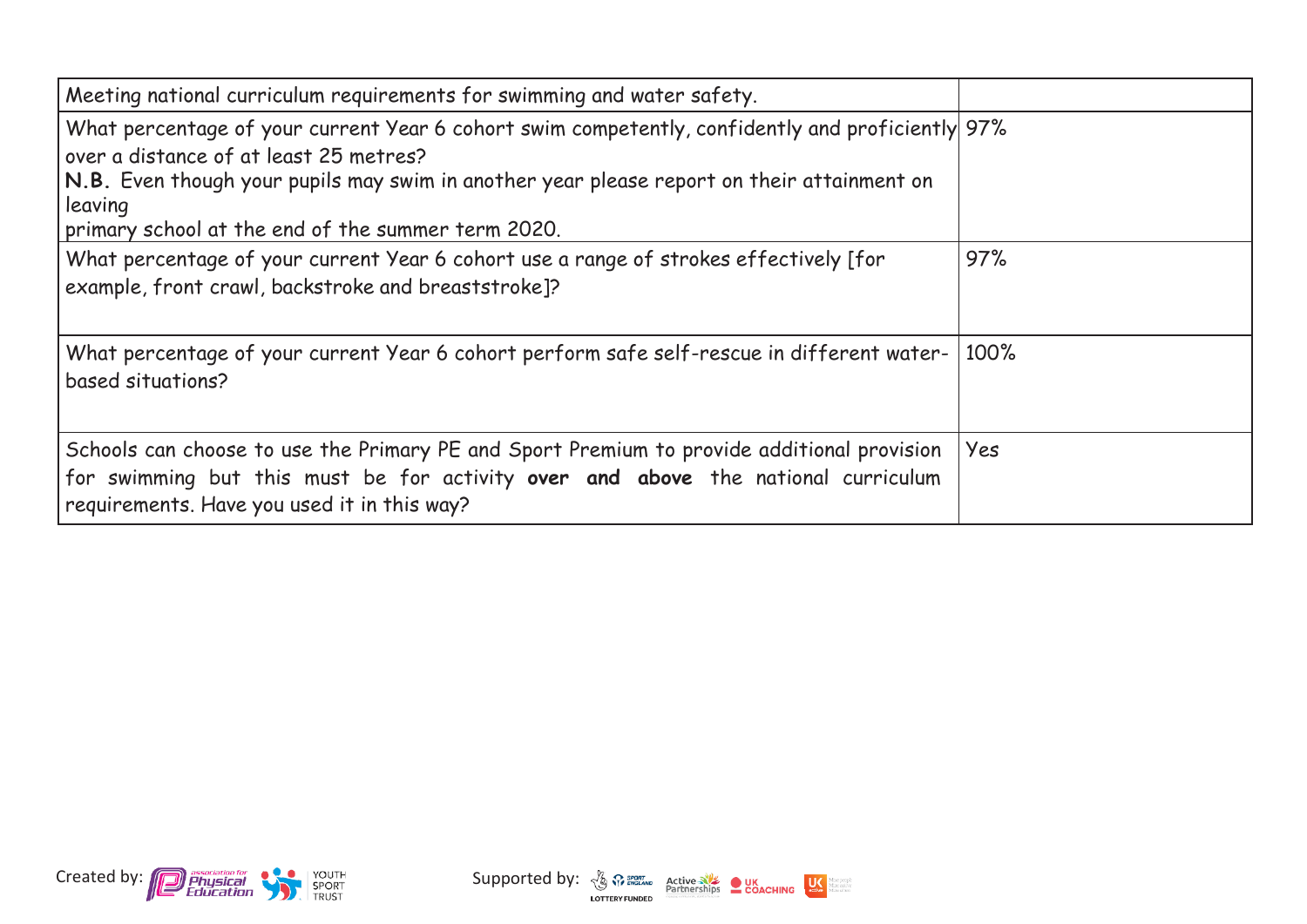| Academic Year: 2020/21                                                                                                                                                                                                                                                                                                                                                                                                                                                                                                       | Total fund allocated: £17 770   Date Updated: July 2021                                                                                                                                                                                                                         |                       |                                                                                                                                                                                                                                                                                                                                                                                                                                                                               |                                                                                                                                                                                                                                                                                                                                                                                                                                                                                                                                                                       |
|------------------------------------------------------------------------------------------------------------------------------------------------------------------------------------------------------------------------------------------------------------------------------------------------------------------------------------------------------------------------------------------------------------------------------------------------------------------------------------------------------------------------------|---------------------------------------------------------------------------------------------------------------------------------------------------------------------------------------------------------------------------------------------------------------------------------|-----------------------|-------------------------------------------------------------------------------------------------------------------------------------------------------------------------------------------------------------------------------------------------------------------------------------------------------------------------------------------------------------------------------------------------------------------------------------------------------------------------------|-----------------------------------------------------------------------------------------------------------------------------------------------------------------------------------------------------------------------------------------------------------------------------------------------------------------------------------------------------------------------------------------------------------------------------------------------------------------------------------------------------------------------------------------------------------------------|
| Key indicator 1: The engagement of all pupils in regular physical activity - Chief Medical Officer<br>guidelines recommend that primary school pupils undertake at least 30 minutes of physical activity a day in<br>school                                                                                                                                                                                                                                                                                                  | Percentage of total<br>allocation:<br>76%                                                                                                                                                                                                                                       |                       |                                                                                                                                                                                                                                                                                                                                                                                                                                                                               |                                                                                                                                                                                                                                                                                                                                                                                                                                                                                                                                                                       |
| <b>Intent</b>                                                                                                                                                                                                                                                                                                                                                                                                                                                                                                                | Implementation                                                                                                                                                                                                                                                                  |                       | <b>Impact</b>                                                                                                                                                                                                                                                                                                                                                                                                                                                                 |                                                                                                                                                                                                                                                                                                                                                                                                                                                                                                                                                                       |
| Your school focus should be clear what<br>you want the pupils to know and be<br>able to do and about<br>what they need to learn and to<br>consolidate through practice:                                                                                                                                                                                                                                                                                                                                                      | Make sure your actions to achieve are<br>linked to your intentions:                                                                                                                                                                                                             | Funding<br>allocated: | Evidence of impact: what do<br>pupils now know and what can<br>they now do? What has<br>changed?:                                                                                                                                                                                                                                                                                                                                                                             | Sustainability and suggested<br>next steps:                                                                                                                                                                                                                                                                                                                                                                                                                                                                                                                           |
| Sports coach to enhance PE throughout.<br>the school. Impact on pupils will be:<br>Increased levels of participation in  .<br>physical activity at lunchtimes and<br>breaktimes.<br>Increased participation of pupils<br>taking part in extra-curricular<br>clubs<br>Acquisition of new skills<br>Well organised PE lessons as<br>equipment is set up and ready to<br>use which results in an increased<br>amount of time where pupils are<br>active<br>Sports coach to support Well-Being<br>Ambassadors role within school | Timetable to support pupils and<br>staff across whole school<br>Arrange meetings and support<br>Sports Ambassadors with role<br>Sports coach and supporting staff<br>who are attending swimming lessons<br>to have swimming training and<br>support additional swimming lessons | £11,556               | Extra-curricular clubs<br>timetable, registers of<br>attendance<br>Lunchtime clubs are inclusive<br>of those pupils who cannot stay<br>after school<br><b>Introduced KS1 Girls Football</b><br>Clubs at lunchtime<br>Increased confidence, self-<br>esteem for the Well-Being<br>Ambassadors and a real desire<br>from all year groups to learn<br>from them not only from<br>adults.<br>Images captured using iPad and<br>updated on school newsletter<br>and school Twitter | Subject leader to evaluate<br>impact of sports coach<br>through drop ins and pupil<br>voice as this didn't happen<br>due to COVID<br>Sports Coach to continue to<br>target children who do not<br>attend sports clubs<br>Sports Coach to support and<br>supervise Well-Being<br>Ambassadors to encourage<br>physical play during break<br>and lunchtime and to<br>promote well-being across<br>the school<br>Monitor assessment records<br>for building PE skills across<br>both Key Stages. Share with<br>staff and provide support to<br>maintain accurate records. |



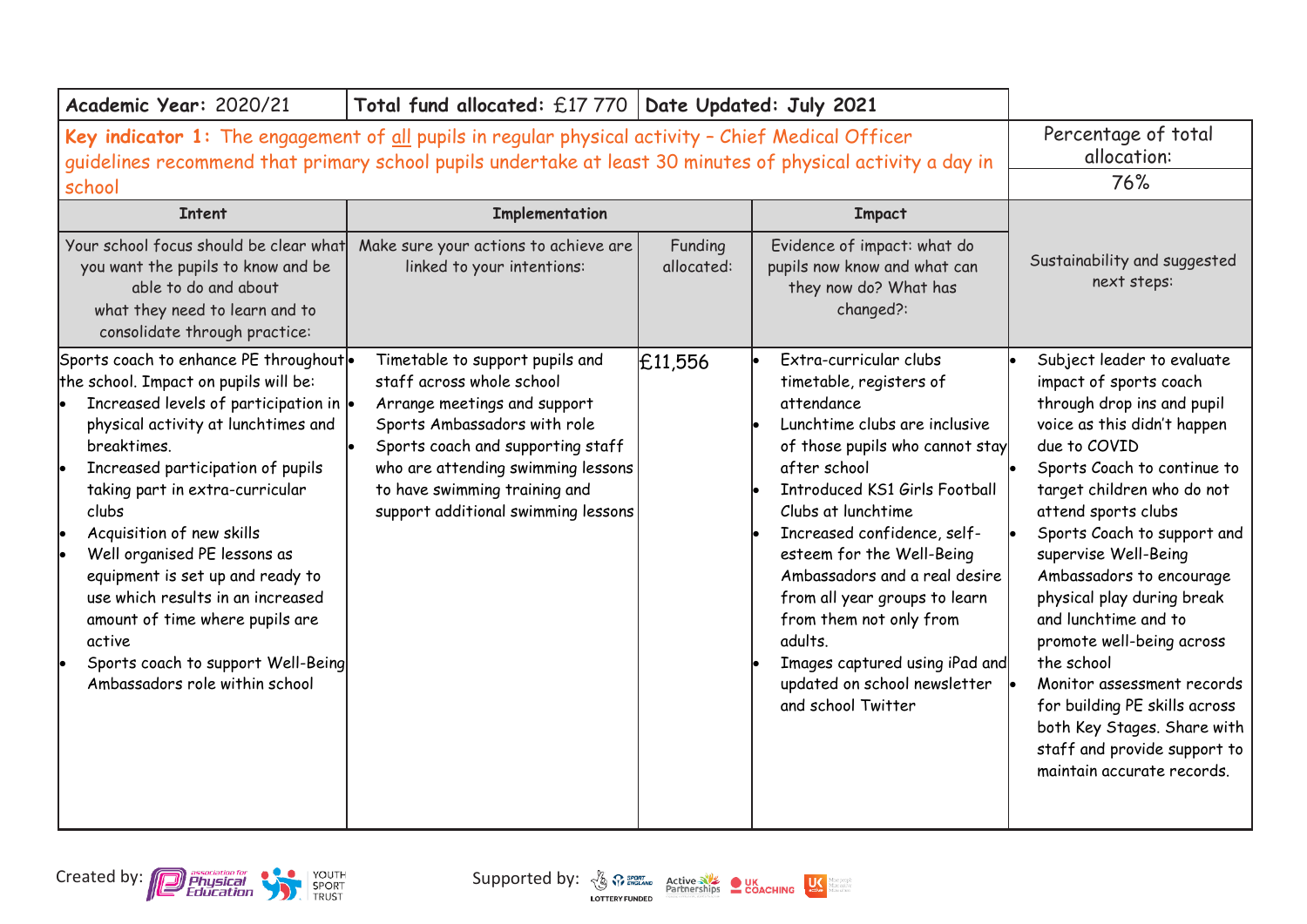| Use 'iMoves' package<br>Children are provided with a broad<br>variety of PE and increased<br>physical activity in core subjects                                                                                                                                                                                                                                                                                                                                                                                                                                                                                                                                                       | Devise a timetable of iMoves<br>activities for Early Years, KS1 and<br>KS <sub>2</sub><br>Offers multiple active lessons that<br>were used for each year group<br>during the lockdown(s) this year. | £995                                                                             | Timetable of topics issued to<br>staff to ensure continuity and<br>skills<br>Children engaging in new<br>experiences that they have not<br>completed before e.g. samba<br>and Bollywood dancing.<br>Children able to stay active at<br>home and engage in active<br>lessons.                                                                                                                                                                             | Continue to use the<br>programme until December<br>2021<br>Encourage staff to use<br>widely outside designated PE<br>slots within the classroom<br>(Active Blasts, Chair<br>Pilates/Yoga)                                                                                      |
|---------------------------------------------------------------------------------------------------------------------------------------------------------------------------------------------------------------------------------------------------------------------------------------------------------------------------------------------------------------------------------------------------------------------------------------------------------------------------------------------------------------------------------------------------------------------------------------------------------------------------------------------------------------------------------------|-----------------------------------------------------------------------------------------------------------------------------------------------------------------------------------------------------|----------------------------------------------------------------------------------|----------------------------------------------------------------------------------------------------------------------------------------------------------------------------------------------------------------------------------------------------------------------------------------------------------------------------------------------------------------------------------------------------------------------------------------------------------|--------------------------------------------------------------------------------------------------------------------------------------------------------------------------------------------------------------------------------------------------------------------------------|
| Purchase of PE equipment and<br>resources to support all learner's<br>regular activity within PE lessons,<br>clubs, playtimes, lunchtimes. Impact on<br>pupils (new equipment and replacement<br>$of$ old):<br>Children access a broad range of<br>activities using equipment<br>Increased levels of activity within<br>PE lessons, playtimes and<br>lunchtimes.<br>Raised engagement of pupils to<br>take part and raised self-esteem<br>and confidence.<br>Personal Challenge booklets that<br>encourage pupils to push for<br>improvement<br>New equipment that allows us to<br>engage in many different<br>challenges set this year by CWSSP<br>(e.g. cup stacking, archery etc.) | Update PE Equipment as necessary                                                                                                                                                                    | £576.65                                                                          | Increased pupil participation<br>within lunchtimes, playtimes,<br>competitions with more equipment<br>available<br>Pupils are challenged more due  .<br>to differentiated equipment<br>used<br>Pupils engagement increased by<br>introducing new equipment<br>Higher quality PE lessons being<br>taught and supported<br>Allowed us to offer more<br>equipment across our school<br>during times where we were<br>unable to share/mix across<br>bubbles. | Continue to monitor<br>equipment provision termly<br>for whole school and order as<br>needed<br>Explore new equipment that<br>could be used to support and<br>challenge pupils (e.g.<br>archery- big hit this year so<br>need to invest in our own<br>equipment, and skipping) |
| Begin to plan active playground<br>/playground equipment to purchase to<br>increase activity and engagement of all  .<br>pupils. Impact on pupils:<br>Raised engagement of all pupils<br>during playtime and lunchtime                                                                                                                                                                                                                                                                                                                                                                                                                                                                | Scooter track painted onto<br>playground<br>Sports Ambassadors engage<br>children in playground activities and<br>safe use of equipment                                                             | (See Point 1 in<br>Key Indictor 1<br>above for<br>percentage of<br>sports coach) | Profile of Sports Ambassadors .<br>raised - added responsibility<br>of awarding Team Points and<br>feedback to staff                                                                                                                                                                                                                                                                                                                                     | Sports Coach to organise<br>half-termly meetings and<br>drop-ins - reconvene in<br>Autumn 2021                                                                                                                                                                                 |

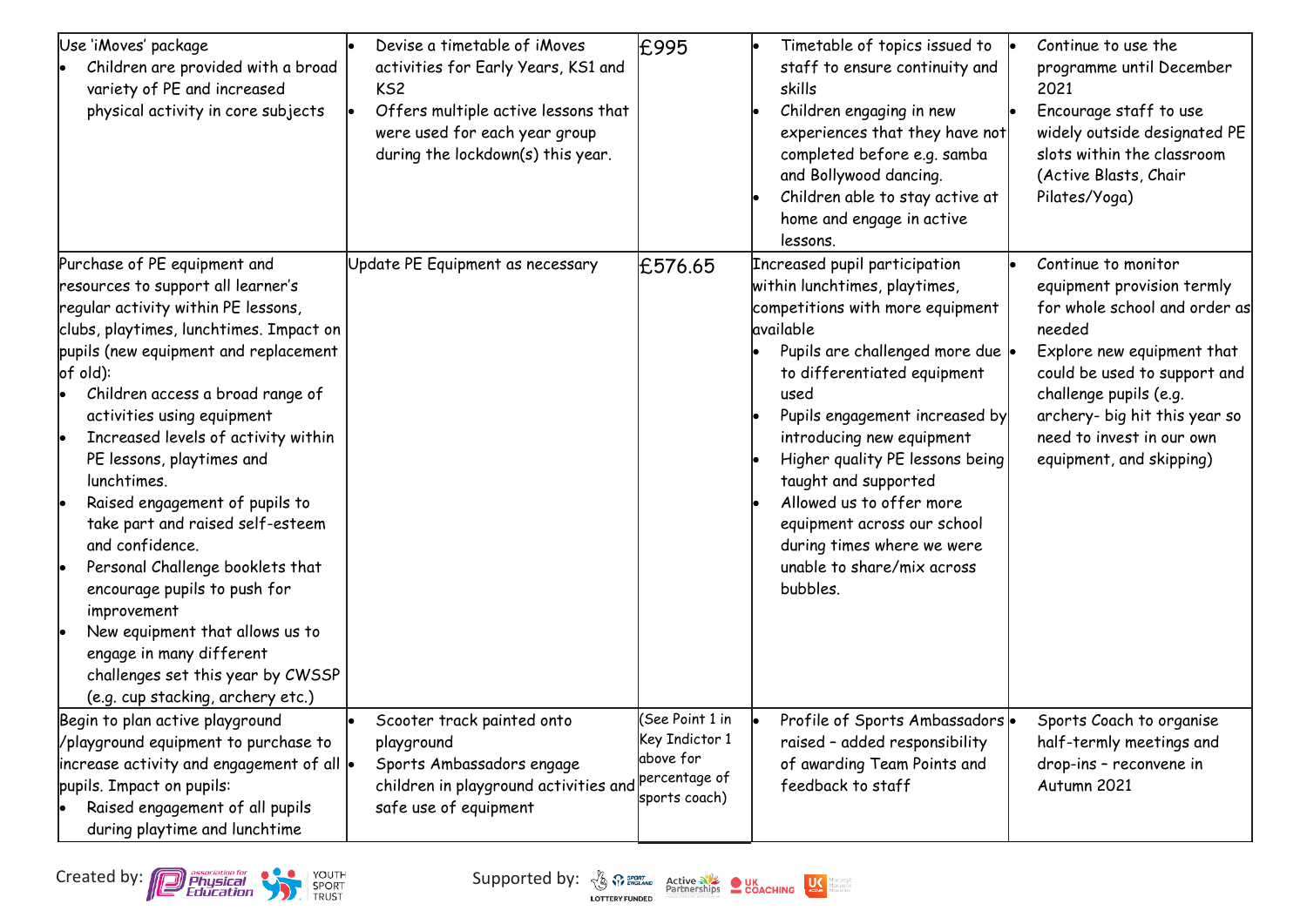| Raised engagement of pupils to<br>take part and raised self-esteem<br>and confidence.<br>Inspection and repair of PE equipment                                                                             | Maintenance of sports equipment to $f$ 428.03                                                                                                                                  |                                                               | Equipment (e.g. mats, climbing                                                                                                                                                                          | Next inspection when                                                                                                                                                                                                  |
|------------------------------------------------------------------------------------------------------------------------------------------------------------------------------------------------------------|--------------------------------------------------------------------------------------------------------------------------------------------------------------------------------|---------------------------------------------------------------|---------------------------------------------------------------------------------------------------------------------------------------------------------------------------------------------------------|-----------------------------------------------------------------------------------------------------------------------------------------------------------------------------------------------------------------------|
| by Sportsafe UK Ltd                                                                                                                                                                                        | ensure pupils can safely access the<br>PE curriculum whilst using our<br>equipment and facilities                                                                              |                                                               | frame, gym horses, football<br>goals) all kept to safe standard<br>and can continue to be used                                                                                                          | necessary                                                                                                                                                                                                             |
|                                                                                                                                                                                                            |                                                                                                                                                                                | Total spend<br>$= £13,555.68$                                 |                                                                                                                                                                                                         |                                                                                                                                                                                                                       |
|                                                                                                                                                                                                            | Key indicator 2: The profile of PESSPA being raised across the school as a tool for whole school                                                                               |                                                               |                                                                                                                                                                                                         | Percentage of total allocation:                                                                                                                                                                                       |
| improvement                                                                                                                                                                                                |                                                                                                                                                                                |                                                               |                                                                                                                                                                                                         | 0%<br>See Point 1 in Key Indictor 1 above for<br>percentage of sports coach)                                                                                                                                          |
| <b>Intent</b>                                                                                                                                                                                              | Implementation                                                                                                                                                                 |                                                               | <b>Impact</b>                                                                                                                                                                                           |                                                                                                                                                                                                                       |
| Your school focus should be clear what<br>you want the pupils to know and be<br>able to do and about<br>what they need to learn and to<br>consolidate through practice:                                    | Make sure your actions to achieve are<br>linked to your intentions:                                                                                                            | Funding<br>allocated:                                         | Evidence of impact: what do<br>pupils now know and what can<br>they now do? What has<br>changed?:                                                                                                       | Sustainability and suggested<br>next steps:                                                                                                                                                                           |
| Introducing achievement and effort<br>awards for all year groups. Impacts on<br>pupils will be:<br>Increased confidence<br>Social and moral development<br>Increased participation in physical<br>activity | Issuing of Team Points for children (See Point 1 in<br>demonstrating the school games<br>values<br>Setting up termly achievement<br>awards in assemblies<br>Sports noticeboard | Key Indictor 1<br>above for<br>percentage of<br>sports coach) | Children referring to sports values .<br>during lessons and improving<br>ethos/growth mindset<br>Sports noticeboard<br>Photos of children's<br>achievements and performance<br>on school newsletter and | Continue to involve Well-<br>Being Ambassadors in<br>selecting children<br>demonstrating sports values<br>and ethos during lunchtimes<br>and playtimes<br>Staff to award certificates<br>and recognise children every |

Created by: **Consumer Consumer Consumer Supported by:**  $\frac{N}{2}$   $\frac{N}{2}$   $\frac{P_{\text{outflow}}}{P_{\text{outflow}}}$  **COACHING**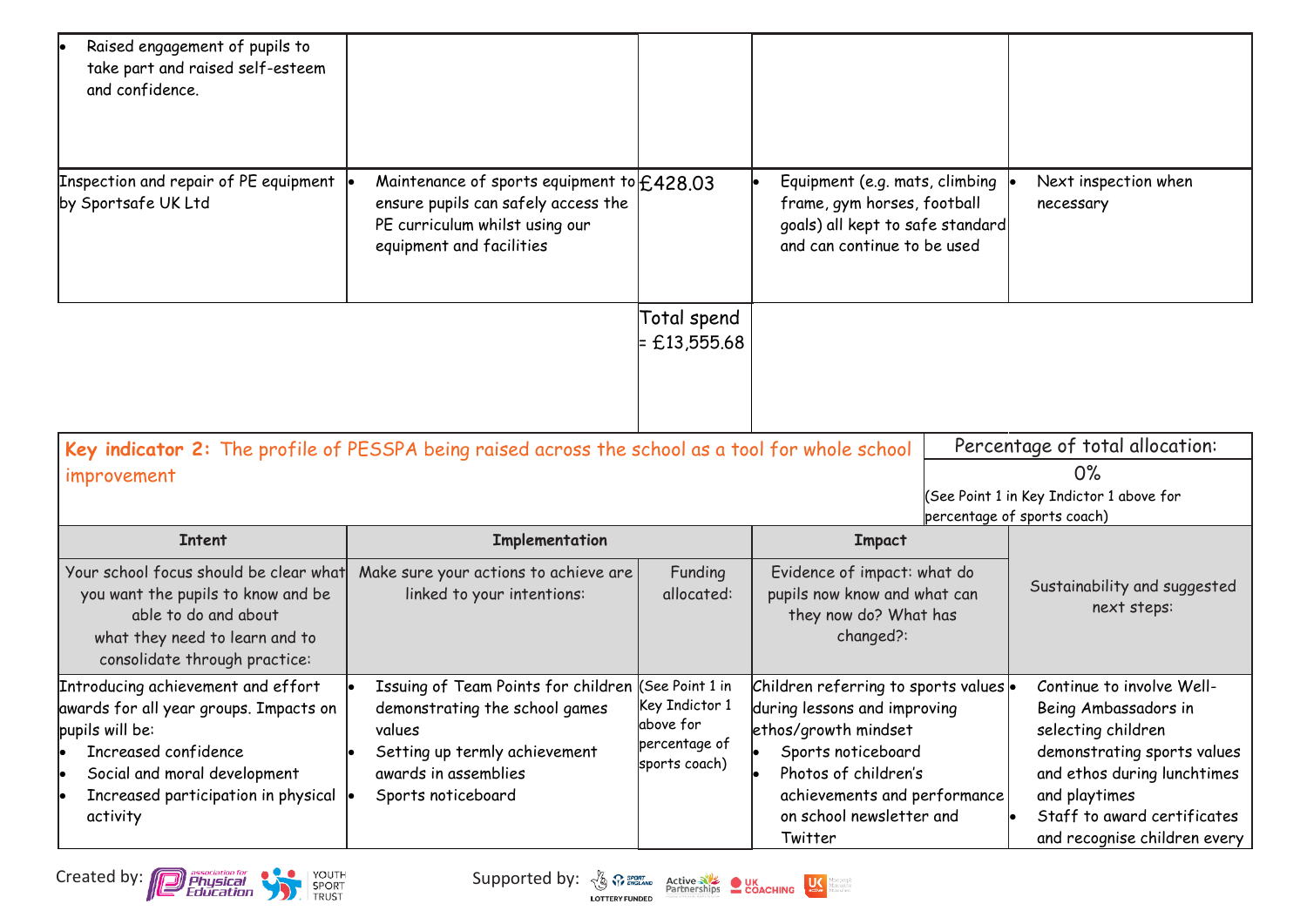| School Games sports values<br>promoted |                     | Pupils behaviour and attitudes<br>in PE<br>Club attendance registers<br>Cross curricular planning | half term who are<br>demonstrating the School<br>Games Values - pictures to<br>be included in the school<br>newsletter and Sports<br>noticeboard |
|----------------------------------------|---------------------|---------------------------------------------------------------------------------------------------|--------------------------------------------------------------------------------------------------------------------------------------------------|
|                                        | Total spend         |                                                                                                   |                                                                                                                                                  |
|                                        | $=$ (See Point 1 in |                                                                                                   |                                                                                                                                                  |
|                                        | Key Indictor 1      |                                                                                                   |                                                                                                                                                  |
|                                        | above for           |                                                                                                   |                                                                                                                                                  |
|                                        | percentage of       |                                                                                                   |                                                                                                                                                  |
|                                        | sports coach)       |                                                                                                   |                                                                                                                                                  |



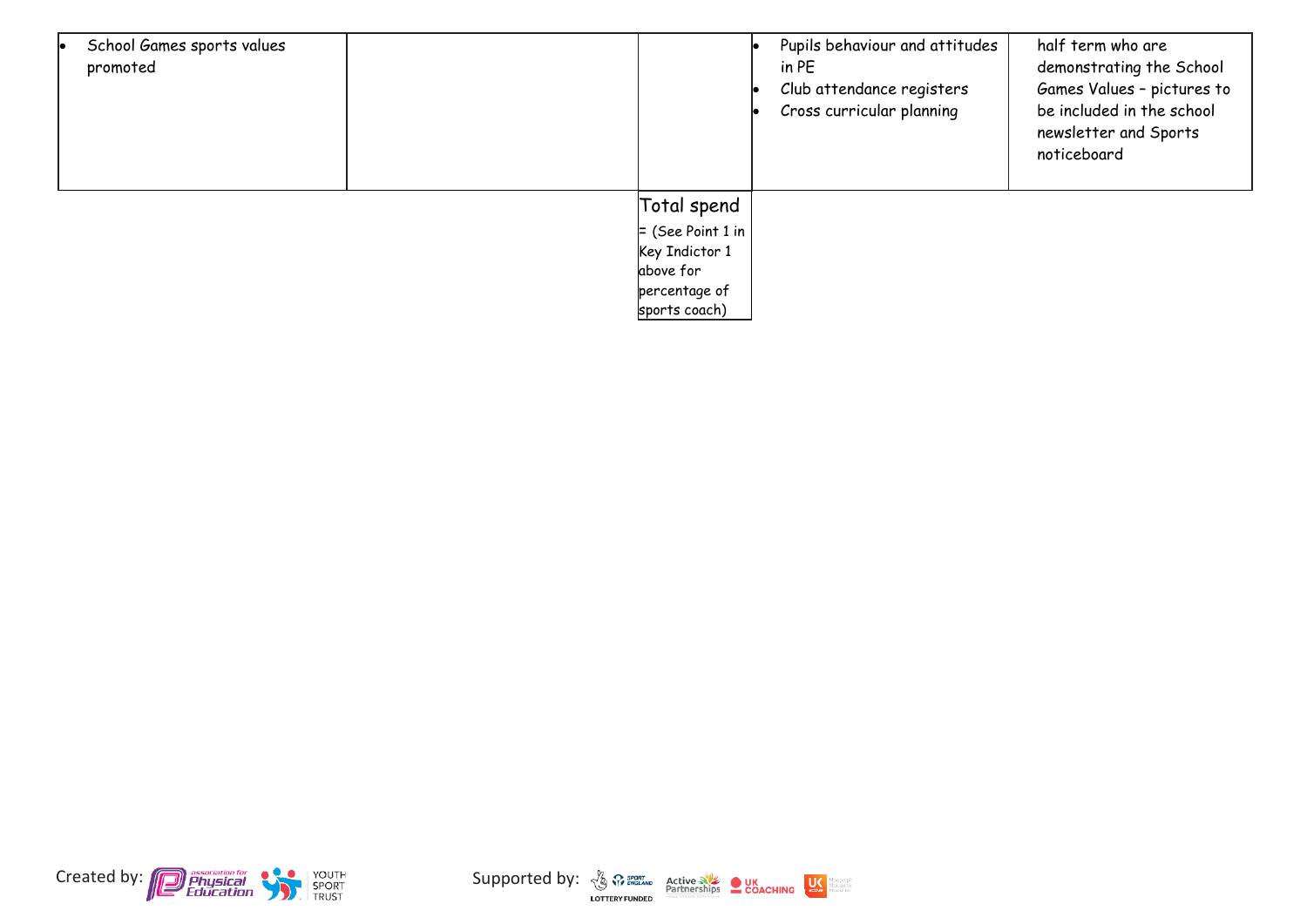| Key indicator 3: Increased confidence, knowledge and skills of all staff in                                                                                             |                                                                                                                                                                                          | Percentage of total allocation:                                                  |                                                                                                                                                                                                                             |                                                                                                                                                                                                                                                                                                               |
|-------------------------------------------------------------------------------------------------------------------------------------------------------------------------|------------------------------------------------------------------------------------------------------------------------------------------------------------------------------------------|----------------------------------------------------------------------------------|-----------------------------------------------------------------------------------------------------------------------------------------------------------------------------------------------------------------------------|---------------------------------------------------------------------------------------------------------------------------------------------------------------------------------------------------------------------------------------------------------------------------------------------------------------|
| teaching PE and sport                                                                                                                                                   |                                                                                                                                                                                          |                                                                                  | 0.00%                                                                                                                                                                                                                       |                                                                                                                                                                                                                                                                                                               |
|                                                                                                                                                                         |                                                                                                                                                                                          |                                                                                  | (See Point 1 and 2 in Key Indictor 1 above for percentage of sports coach)                                                                                                                                                  |                                                                                                                                                                                                                                                                                                               |
| <b>Intent</b>                                                                                                                                                           | Implementation                                                                                                                                                                           |                                                                                  | <b>Impact</b>                                                                                                                                                                                                               |                                                                                                                                                                                                                                                                                                               |
| Your school focus should be clear what<br>you want the pupils to know and be<br>able to do and about what they need to<br>learn and to consolidate through<br>practice: | Make sure your actions to<br>achieve are linked to your<br>intentions:                                                                                                                   | Funding<br>allocated:                                                            | Evidence of impact: what do<br>pupils now know and what<br>can they now do? What has<br>changed?:                                                                                                                           | Sustainability and suggested<br>next steps:                                                                                                                                                                                                                                                                   |
| Sports coach to support staff members .<br>with teaching of PE across the school.<br>Impact on pupils will be:<br>Higher quality delivery of PE<br>lessons              | Staff questionnaire<br>Monitoring of PE lessons<br>Monitoring of sports<br>coach                                                                                                         | (See Point 1 in Key<br>Indictor 1 above for<br>percentage of sports<br>coach)    | Improved subject knowledge of<br>teaching staff<br>Improved confidence with<br>delivery of PE lessons.                                                                                                                      | Continue to monitor staff CPD<br>needs - as this didn't happen<br>during 2020-21 due to COVID<br>Monitor sports coach<br>Monitor new PE curriculum<br>ready for 2021-22 to include<br>detailed planning and<br>assessment. Support staff<br>with new curriculum - building<br>skills and using new equipment. |
| Swimming training<br>High quality swimming teaching<br>Increased % of children meeting<br>the national curriculum<br>requirements                                       | Arrange on-site staff<br>swimming training at<br>Alan Higgs Centre<br>Arrange for Year 6<br>children to attend extra<br>swimming lessons until<br>national curriculum<br>requirement met |                                                                                  | Increased staff subject<br>awareness and confidence<br>teaching swimming - inhouse<br>training by certified swimming<br>instructor<br>Increased overall school % of<br>children meeting national<br>curriculum requirements | Continue to make provision for<br>children not meeting national<br>curriculum requirements in<br>Key Stage 2                                                                                                                                                                                                  |
| Identify any staff CPD needs                                                                                                                                            | realPE training to be<br>confirmed ready for 2021-<br>22                                                                                                                                 | Staff CPD + (see Point 2<br>in Key Indicator 1 above<br>for TA time)             | Increased staff motivation and<br>ability to deliver, assess and<br>monitor children's achievements                                                                                                                         | Sports Coach to monitor<br>usefulness of realPE and<br>source potential alternative<br>cheaper options for next<br>academic year                                                                                                                                                                              |
| Looking into new P.E curriculum                                                                                                                                         | Will offer a modern/up to<br>date curriculum that                                                                                                                                        | £0 (realPE would cost<br>£2290 for the first year<br>& £495 per school year      | Will allow us to better track<br>the impact of P.E and make                                                                                                                                                                 | Year by year subscription if<br>we sign up - monitor its                                                                                                                                                                                                                                                      |
| YOUTH<br>Created by:<br><b>Physical</b><br>Education<br>SPORT<br>TRUST                                                                                                  | Supported by:                                                                                                                                                                            | <b>An Sport Active AVE OUK</b><br>Partnerships COACHING<br><b>LOTTERY FUNDED</b> | $\frac{1}{\text{active}}$<br>dare activo<br>dare often                                                                                                                                                                      |                                                                                                                                                                                                                                                                                                               |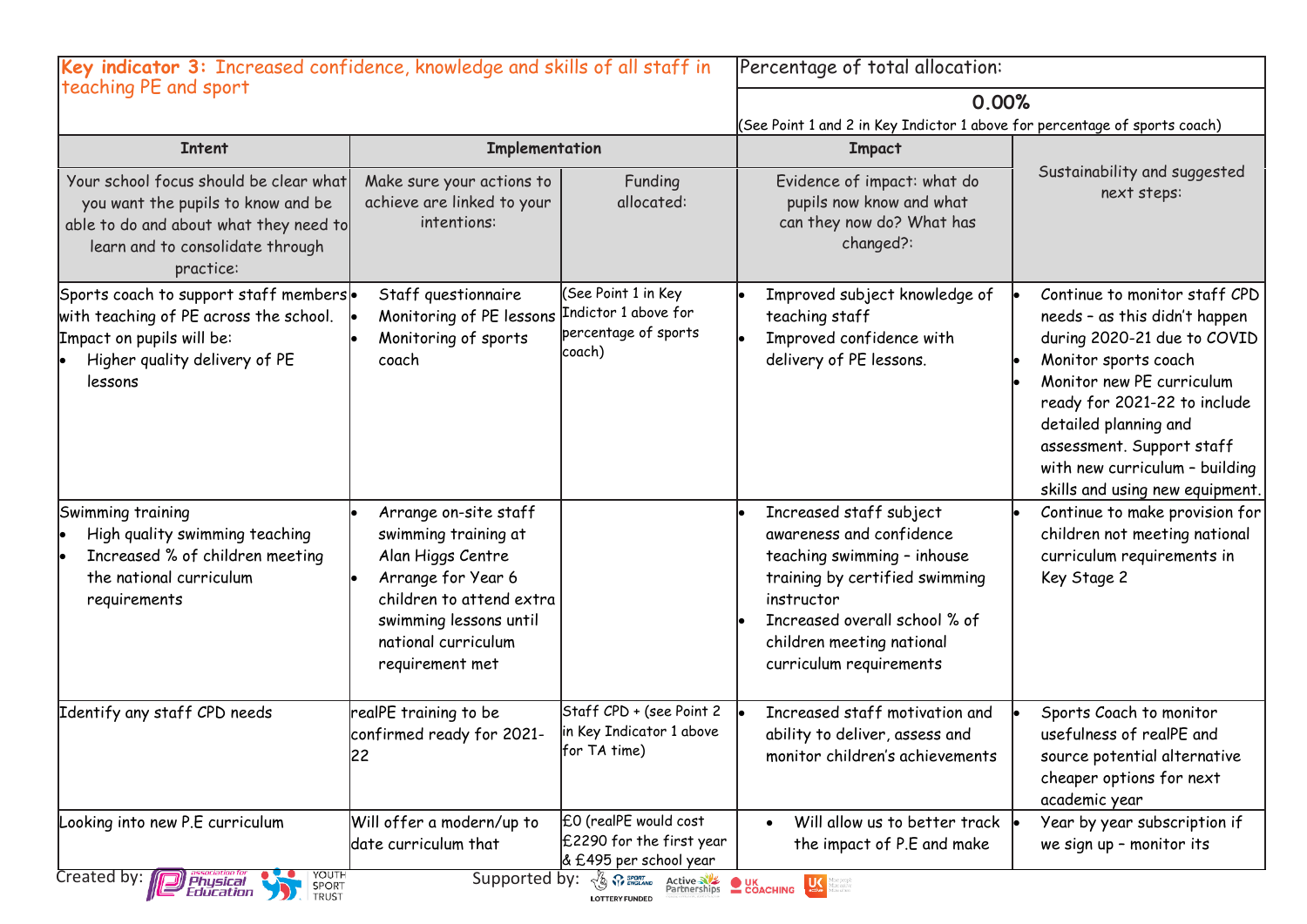| New curriculum to replace the<br>outdated curriculum in place at<br>the moment<br>Real PE, Get Set 4 PE                                                                                                          | develops skills and promotes after the first year)<br>progression<br>Easy to follow for all staff<br>to access                                                                      |                                                                                                                                                                                                                                                                 | alterations/introduce<br>pupils' needs<br>provision                                                                                                              | interventions to meet the<br>An up to date curriculum<br>Whole school training for<br>staff to help deliver the                         | effectiveness and look at<br>alternative providers if<br>necessary<br>Also plan to add to this with<br>Get Set 4 P.E next school year<br>(initial fee of $£1375$ & $£550$<br>per year after the first year)<br>to fully complete new<br>curriculum |
|------------------------------------------------------------------------------------------------------------------------------------------------------------------------------------------------------------------|-------------------------------------------------------------------------------------------------------------------------------------------------------------------------------------|-----------------------------------------------------------------------------------------------------------------------------------------------------------------------------------------------------------------------------------------------------------------|------------------------------------------------------------------------------------------------------------------------------------------------------------------|-----------------------------------------------------------------------------------------------------------------------------------------|----------------------------------------------------------------------------------------------------------------------------------------------------------------------------------------------------------------------------------------------------|
|                                                                                                                                                                                                                  |                                                                                                                                                                                     | Total spend = £0                                                                                                                                                                                                                                                |                                                                                                                                                                  |                                                                                                                                         |                                                                                                                                                                                                                                                    |
| Key indicator 4: Broader experience of a range of sports and activities offered to all pupils Percentage of total allocation:                                                                                    |                                                                                                                                                                                     |                                                                                                                                                                                                                                                                 |                                                                                                                                                                  |                                                                                                                                         |                                                                                                                                                                                                                                                    |
|                                                                                                                                                                                                                  |                                                                                                                                                                                     |                                                                                                                                                                                                                                                                 |                                                                                                                                                                  |                                                                                                                                         | 12%<br>(See Point 1 in Key Indictor 1 above for percentage of<br>sports coach)                                                                                                                                                                     |
| <b>Intent</b>                                                                                                                                                                                                    | Implementation                                                                                                                                                                      |                                                                                                                                                                                                                                                                 | <b>Impact</b>                                                                                                                                                    |                                                                                                                                         |                                                                                                                                                                                                                                                    |
| Your school focus should be clear what<br>you want the pupils to know and be<br>able to do and about what they need to<br>learn and to consolidate through<br>practice:                                          | Make sure your actions to<br>achieve are linked to your<br>intentions:                                                                                                              | Funding<br>allocated:                                                                                                                                                                                                                                           | Evidence of impact: what do<br>pupils now know and what<br>can they now do? What has<br>changed?:                                                                |                                                                                                                                         | Sustainability and suggested next<br>steps:                                                                                                                                                                                                        |
| Continue to offer a variety of clubs to<br>all pupils.                                                                                                                                                           | Rainbow Club introduced Children to Rainbow<br>and offers various clubs Club directly per<br>for children before and<br>after school e.g.<br>Go4Goals, Dance, Multi-<br>Skills etc. | session                                                                                                                                                                                                                                                         | Attendance registers for all<br>Children engaged in a range of<br>activity<br>Subject Leader and external<br>levels are maintained and any<br>concerns addressed | clubs maintained by Rainbow Club<br>both indoor and outdoor physical<br>Regular communication between<br>providers to ensure attendance | Continue to identify<br>opportunities for new sports<br>to be introduced- look at<br>reintroducing a ran club/Head<br>Start<br>Continue to monitor clubs<br>attended                                                                               |
| Lunchtime clubs and activities<br>Increased participation of children<br>taking part<br>Broader range of clubs offered and<br>experienced<br>Increased self confidence<br>YOUTH<br>Created by: <b>Department</b> | Sports ambassadors to<br>be selected from KS2<br>year groups and be<br>trained<br>Sports ambassadors to<br>select sports to                                                         | (See Point 1 in Key<br>Indictor 1 above for<br>percentage of sports<br>coach)<br>Supported by: $\frac{1}{\sqrt{2}}$ $\frac{1}{\sqrt{2}}$ $\frac{1}{\sqrt{2}}$ $\frac{1}{\sqrt{2}}$ $\frac{1}{\sqrt{2}}$<br><b>Active NE OUK</b><br>Partnerships <b>COACHING</b> | Sports notice board<br>Increased confidence and<br>motivation for Sports<br>Ambassadors to engage and<br>encourage children to be more<br>active and involved    |                                                                                                                                         | Re-introduce in 2021-21 due to<br>COVID<br>Refresher training for current<br>and new Sports Ambassadors<br>Sports Coach to continue to<br>monitor effective use of                                                                                 |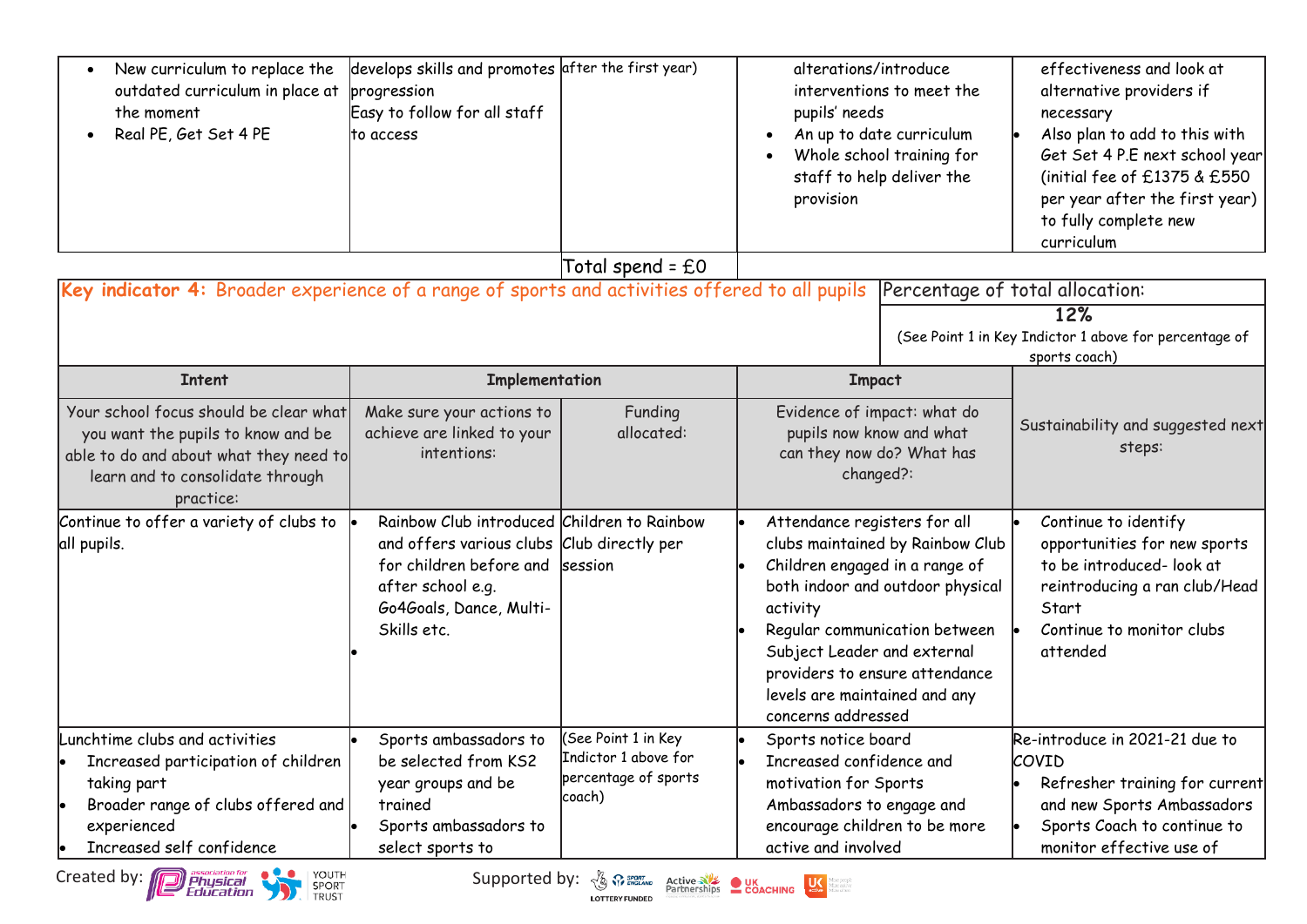|                                                                                                                                                                                                                                                                                                                                                                                                                                                                                                                                  | complete during<br>lunchtime<br>Certificates and medals                                                                                                                           | See Point 1 in Key                                     | Alternative clubs on timetable<br>Images captured using iPad<br>Wide range of activities at<br>lunchtime and play time<br>More play equipment being<br>accessed                                                                                                                                                            | Sports Ambassadors                                                                                                                                                                                                                                                                                                                                                                                              |
|----------------------------------------------------------------------------------------------------------------------------------------------------------------------------------------------------------------------------------------------------------------------------------------------------------------------------------------------------------------------------------------------------------------------------------------------------------------------------------------------------------------------------------|-----------------------------------------------------------------------------------------------------------------------------------------------------------------------------------|--------------------------------------------------------|----------------------------------------------------------------------------------------------------------------------------------------------------------------------------------------------------------------------------------------------------------------------------------------------------------------------------|-----------------------------------------------------------------------------------------------------------------------------------------------------------------------------------------------------------------------------------------------------------------------------------------------------------------------------------------------------------------------------------------------------------------|
| Introducing Head Start running awards .<br>for marathon distances<br>Increased participation of children<br>taking part                                                                                                                                                                                                                                                                                                                                                                                                          | awarded in whole school<br>assemblies each half<br>term                                                                                                                           | Indictor 1 above for<br>percentage of sports<br>coach) | Improved performance at<br>competitive cross-country events<br>Raised confidence and profile of<br>children                                                                                                                                                                                                                | Head Start hasn't run this<br>year due to COVID - but<br>looking at introducing<br>Marathon Kids next year                                                                                                                                                                                                                                                                                                      |
| Well-Being Ambassadors to be trained<br>and take on leadership role with running<br>sports at lunchtime with sports coach<br>Increased confidence and raised<br>self-esteem                                                                                                                                                                                                                                                                                                                                                      | Well-Being Ambassadors £200<br>to attend training<br>Well-Being Ambassadors<br>to be timetabled into<br>lunchtime activities                                                      |                                                        | Increased sports provision during .<br>playtime and lunchtime<br>Reduced frequency of behaviour<br>issues - children engaged in<br>active play especially those in<br>Nurture Group<br>Raised awareness of children<br>using equipment safely<br>Children learning new active<br>games in line with School Games<br>Values | Continue to endorse School<br>Games Values through the<br>Well-Being Ambassadors<br><b>Increase Well-Being</b><br>Ambassadors' autonomy and<br>freedom to choose suitable<br>games/equipment/sanctions                                                                                                                                                                                                          |
| Fit for Life sessions to be run by RF<br>and sports coach to give variety,<br>exposure and a broader experience of<br>different sports. Impact on pupils will<br>lbe:<br>Increased awareness of fitness and $\bullet$<br>health and the changes that occur<br>when we are physical<br>Children who were not as active are<br>now making healthier lifestyle<br>choices<br>Children taking part in a wider<br>range of sports tri-golf, volleyball,<br>indoor athletics and frisbee.<br>Created by: <b>[12] Physical</b><br>YOUTH | Timetable whole school<br>range of sports<br>activities<br>Timetable RF for 'Fit for<br>Life' sessions<br>Purchase necessary<br>equipment to support a<br>broader range of sports | £1561<br>Supported by: & Premaring                     | Increased health and fitness<br>awareness - close links made to<br>PHSE curriculum. Children now<br>making informed decisions on<br>keeping fit, drinking more water,<br>balanced diet, warming up/cool<br>down exercises, media influences<br>on health decisions etc                                                     | Will look to reintroduce next year as<br>this didn't happen during 2020-21 due<br>to COVID<br>Review Fit for Life programme<br>of study and ensure links are<br>continued to made with PHSE<br>- review the health and<br>wellbeing topics<br>Identify any further<br>skills/sports that can be<br>introduced to children to<br>encourage a broader<br>experience/exposure to<br>different sports. Ensure staff |

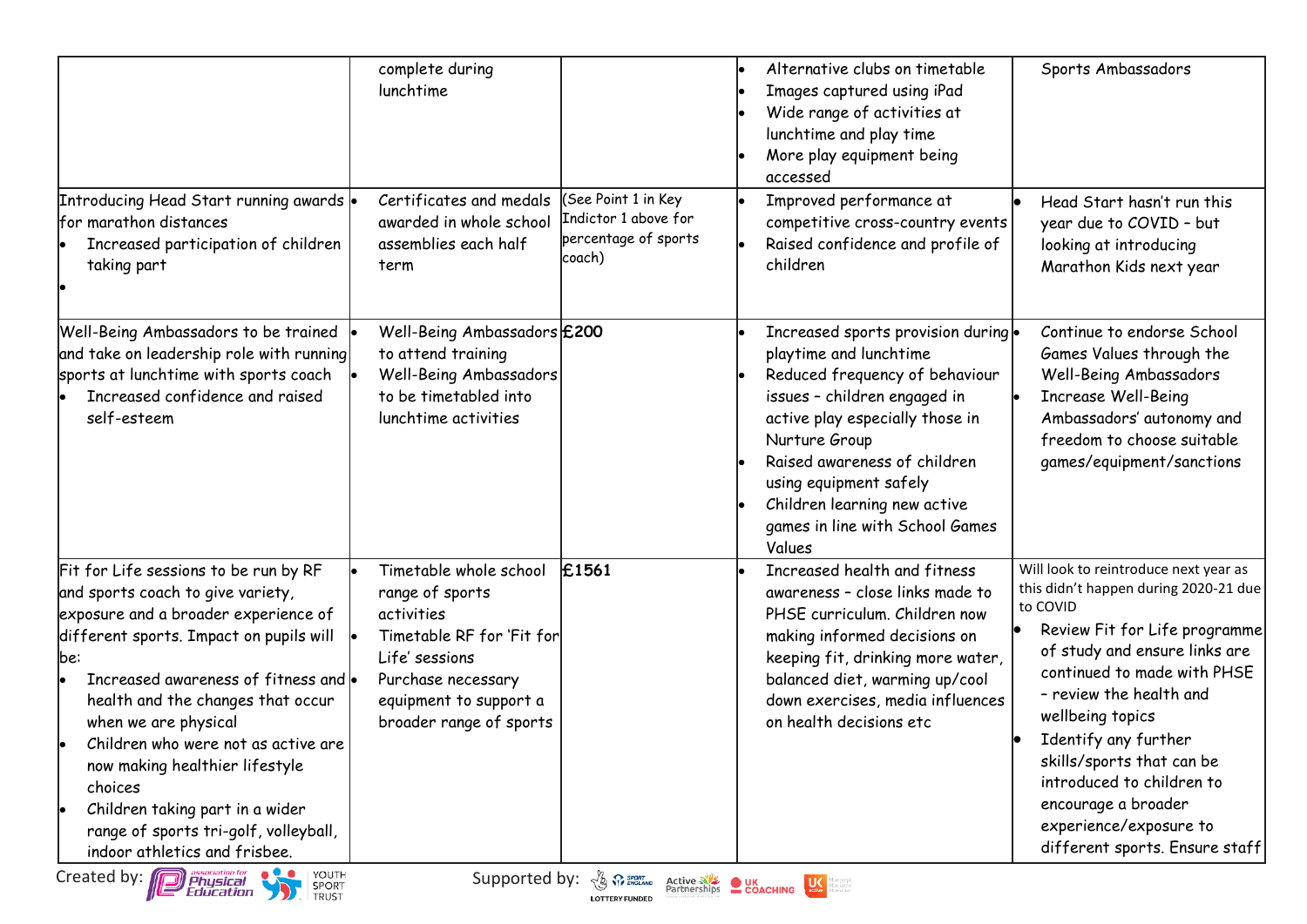|                                                                                                                                                                                                                                                                             |                                                                                                                                                                                                                   |                                                                               |                                                                                                                                                               | have the relevant skills and<br>equipment to deliver new<br>sports/skills.                                                                                                                                                                     |
|-----------------------------------------------------------------------------------------------------------------------------------------------------------------------------------------------------------------------------------------------------------------------------|-------------------------------------------------------------------------------------------------------------------------------------------------------------------------------------------------------------------|-------------------------------------------------------------------------------|---------------------------------------------------------------------------------------------------------------------------------------------------------------|------------------------------------------------------------------------------------------------------------------------------------------------------------------------------------------------------------------------------------------------|
| Whole School dance experience<br>(Summer). Impact on pupils:<br>Raised self-esteem and confidence<br>Broad experience of a variety of<br>dances                                                                                                                             | Dance Company booked: 1st<br>March 2021                                                                                                                                                                           | £425                                                                          | Pupil voice feedback<br>Images captured using iPad<br>Dance club attendance<br>registers                                                                      | Dance Day Booked and<br>$\bullet$<br>confirmed for April 2021                                                                                                                                                                                  |
| Y3/4 Football Morning by Leamington<br><b>FC</b>                                                                                                                                                                                                                            |                                                                                                                                                                                                                   |                                                                               | $\bullet$                                                                                                                                                     | Look to invite them back<br>$\bullet$<br>every year for a whole<br>school day (similar to<br>Dance Day)                                                                                                                                        |
| Active Play Through Storytelling<br>(Introducing Girls to Football)<br>Use of Disney films to<br>$\bullet$<br>encourage girls to take up<br>football                                                                                                                        | Lunchtime club for<br>KS1 (Frozen<br>Football) to<br>introduce more girls<br>to football                                                                                                                          |                                                                               | Increased engagement of KS1<br>girls in football<br>More girls enquiring about<br>the club and more girls<br>joining in with football at<br>break/lunch times | Look to increase clubs for<br>KS1 & Ks2 throughout the<br>year                                                                                                                                                                                 |
| Additional swimming provision<br>Impact on pupils:<br>Increased numbers of pupils<br>meeting swimming requirements.<br>Moved to Alan Higgs Centre -<br>$\bullet$<br>better standard of provision-<br>Olympic sized pool and<br>increased number of qualified<br>instructors | Identify pupils not<br>able to meet the<br>swimming<br>requirements<br>Changed swimming<br>$\bullet$<br>years to Y3/4/5-to<br>allow those who have<br>missed out due to<br>COVID to still have<br>the opportunity | (See Point 2 in Key<br>Indictor 3 above for<br>percentage of sports<br>coach) | Increased percentage of Y6<br>$\bullet$<br>meeting swimming<br>requirements                                                                                   | Sports Coach to maintain<br>swimming records of all<br>children in Y3/4/5and<br>identify those not meeting<br>the NC requirements by<br>Year 5. Ensure provision is<br>made available for these<br>children in Y6 until they<br>meet NC levels |
|                                                                                                                                                                                                                                                                             |                                                                                                                                                                                                                   | £2186<br>Total spend =                                                        |                                                                                                                                                               |                                                                                                                                                                                                                                                |

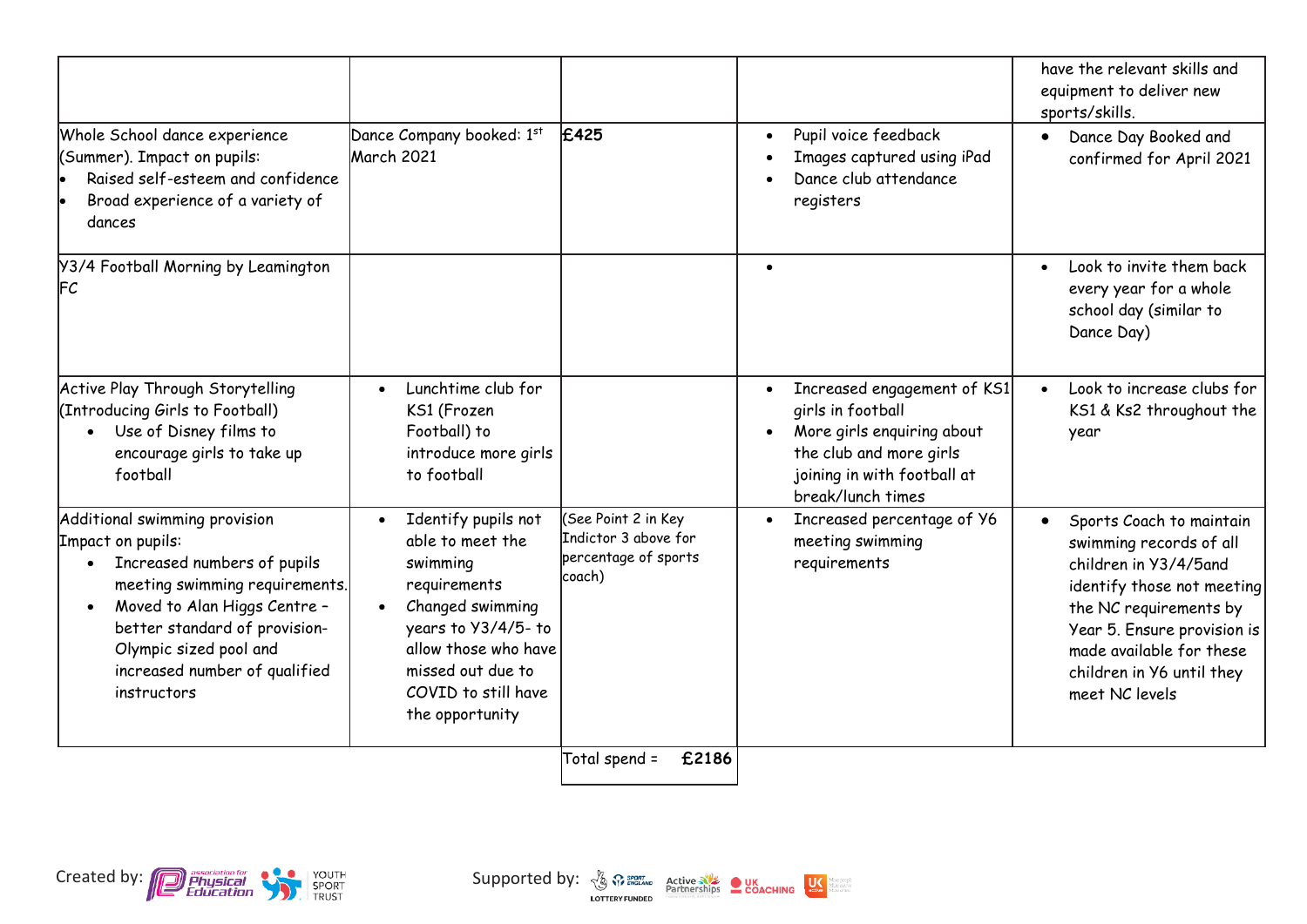| Key indicator 5: Increased participation in competitive sport                                                                                                                                                                                                                                                                                                                                                                                                                                |                                                                                                                                                                                                                            |                       | Percentage of total allocation:                                                                                                                                                                                                                                                                                                           |                                                                                                                                                                  |
|----------------------------------------------------------------------------------------------------------------------------------------------------------------------------------------------------------------------------------------------------------------------------------------------------------------------------------------------------------------------------------------------------------------------------------------------------------------------------------------------|----------------------------------------------------------------------------------------------------------------------------------------------------------------------------------------------------------------------------|-----------------------|-------------------------------------------------------------------------------------------------------------------------------------------------------------------------------------------------------------------------------------------------------------------------------------------------------------------------------------------|------------------------------------------------------------------------------------------------------------------------------------------------------------------|
|                                                                                                                                                                                                                                                                                                                                                                                                                                                                                              |                                                                                                                                                                                                                            |                       |                                                                                                                                                                                                                                                                                                                                           | 2%                                                                                                                                                               |
| <b>Intent</b>                                                                                                                                                                                                                                                                                                                                                                                                                                                                                | Implementation                                                                                                                                                                                                             |                       | <b>Impact</b>                                                                                                                                                                                                                                                                                                                             | (See Point 1 in Key Indictor 1 above for percentage of sports coach)                                                                                             |
| Your school focus should be clear<br>what you want the pupils to know<br>and be able to do and about<br>what they need to learn and to<br>consolidate through practice:                                                                                                                                                                                                                                                                                                                      | Make sure your actions to<br>achieve are linked to your<br>intentions:                                                                                                                                                     | Funding<br>allocated: | Evidence of impact: what do<br>pupils now know and what<br>can they now do? What has<br>changed?:                                                                                                                                                                                                                                         | Sustainability and suggested<br>next steps:                                                                                                                      |
| Participation and membership in CWSSP<br>School Games events and support<br>transport arrangements to events.<br>Impact on pupils will be:<br>Increased participation of all<br>$\bullet$<br>pupils taking part in competitive<br>activities<br>Increased profile of PE and<br>$\bullet$<br>sport across the school<br>Raised self-esteem and<br>$\bullet$<br>confidence in taking part in<br>competitive games.<br>Enable a variety of children to<br>$\bullet$<br>compete in sports events | School Games (Spring &<br>Summer) events                                                                                                                                                                                   | E330                  | All competitions attended by<br>sports coach and staff - entries<br>and achievements shared in<br>various ways<br>Excel spreadsheet completed by<br>sports coach showing results of<br>competition entries<br>All pupils within our school able<br>to experience competitive sport<br>and take part in a range of<br>different challenges | Continue to organise more<br>competitive opportunities<br>for pupils in school with<br>CWSSP in line with new<br>health and safety guidelines<br>(post COVID-19) |
| Community Links<br>Football equipment donated from<br>Baginton Lions (including 2 new sets of<br>goals)<br>Working together with Leek Wootton<br>FC to maintain & upgrade the school<br>football pitch                                                                                                                                                                                                                                                                                       | Goals, footballs, slalom<br>posts, bibs etc. all donated<br>and used during PE and<br>football club<br>Old goals removed from top<br>field and replaced with new<br>ones, pitch upgraded to more<br>suitable size for Y5/6 |                       | Better quality of football<br>training being offered<br>More suitable football pitch and<br>goals for our pupils to use                                                                                                                                                                                                                   | Continue to work with Leek<br>Wootton FC with joint<br>efforts to maintain the<br>football pitch                                                                 |

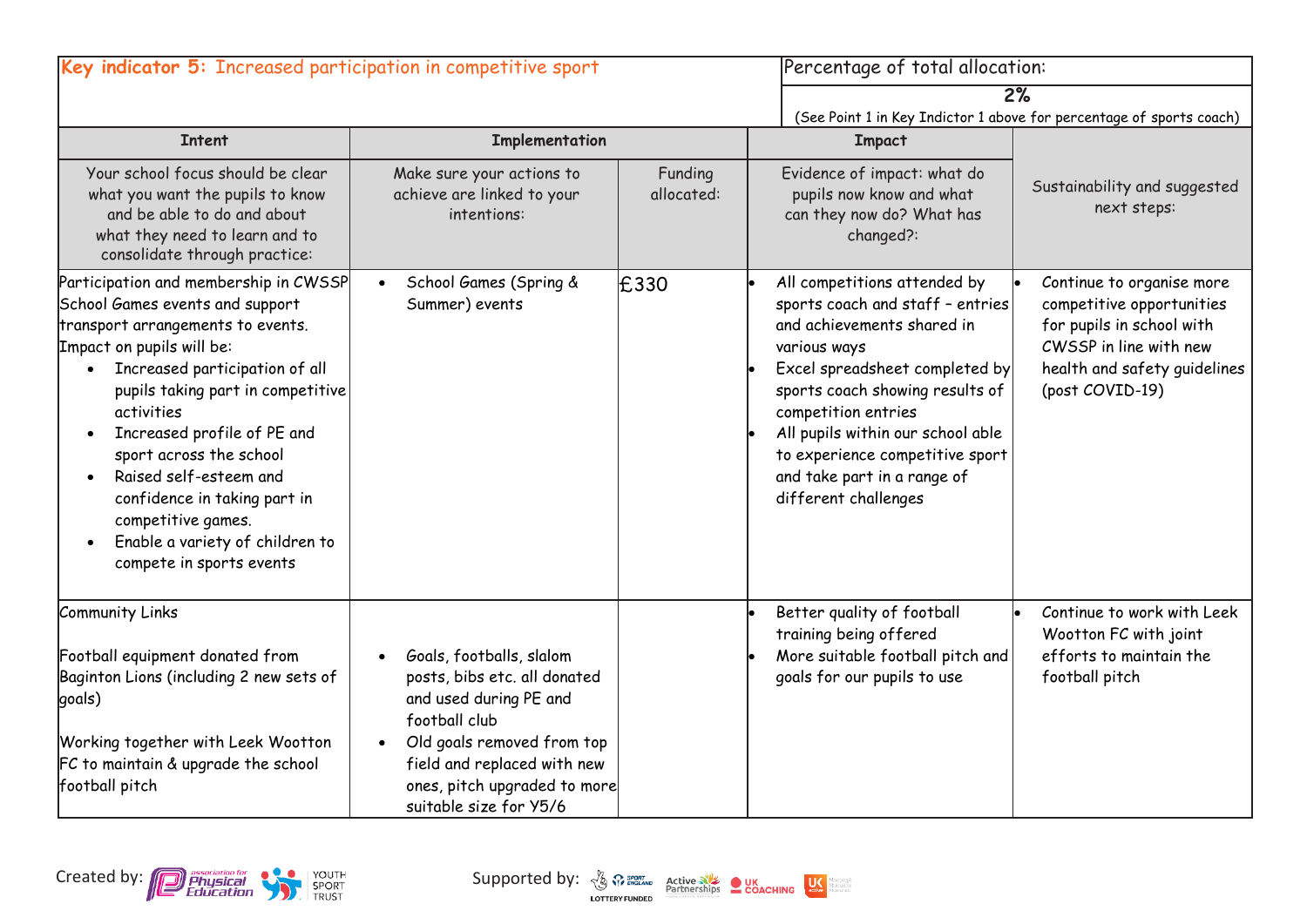| Participate in sports competitions and<br>opportunities for Priors Field | Arrange competitive sporting<br>events - friendly netball<br>matches organised and attended<br>Cricket League<br>Football League<br>Cross Country Year 5 and 6 |                                                                                                        | Participation of all pupils in<br>competitive activities - each<br>child given a chance to<br>represent the school (increased<br>morale and self-confidence)<br>Increased profile of PE and<br>sport across the school -<br>supportive and enthusiastic<br>staff promoting active learning<br>Praise and awareness of<br>participation and success in<br>competitive games raised in<br>whole school assemblies, weekly<br>newsletter and school sports<br>noticeboard increasing<br>children's self-esteem and<br>confidence.<br>Children have been encouraged<br>to participate competitively in<br>sports activities that they<br>never thought they<br>enjoyed/excelled in. | Will look to reintroduce next year as<br>this didn't happen during 2020-21<br>due to COVID<br>Continue to organise more<br>competitive opportunities<br>for pupils in school with<br>CWSSP and KDPSA in line<br>with new health and safety<br>guidelines (post COVID-19)<br>Monitor attendance records<br>to track participation and<br>ensure all children given the<br>opportunity to compete<br>Conduct pupil interviews and<br>staff survey to identify<br>gaps in PE/Sports provision<br>and look to work with<br>KDPSA to organise friendly<br>games |
|--------------------------------------------------------------------------|----------------------------------------------------------------------------------------------------------------------------------------------------------------|--------------------------------------------------------------------------------------------------------|---------------------------------------------------------------------------------------------------------------------------------------------------------------------------------------------------------------------------------------------------------------------------------------------------------------------------------------------------------------------------------------------------------------------------------------------------------------------------------------------------------------------------------------------------------------------------------------------------------------------------------------------------------------------------------|------------------------------------------------------------------------------------------------------------------------------------------------------------------------------------------------------------------------------------------------------------------------------------------------------------------------------------------------------------------------------------------------------------------------------------------------------------------------------------------------------------------------------------------------------------|
|                                                                          |                                                                                                                                                                | Total spend =<br>£330<br>(See Point 1 in Key<br>Indictor 1 above<br>for percentage of<br>sports coach) |                                                                                                                                                                                                                                                                                                                                                                                                                                                                                                                                                                                                                                                                                 |                                                                                                                                                                                                                                                                                                                                                                                                                                                                                                                                                            |

| Signed off by Raminder Mann                                                                                                                                                                                         |               |  |  |                                       |                              |
|---------------------------------------------------------------------------------------------------------------------------------------------------------------------------------------------------------------------|---------------|--|--|---------------------------------------|------------------------------|
| Head                                                                                                                                                                                                                | Katie Gane    |  |  |                                       |                              |
| Teacher:                                                                                                                                                                                                            |               |  |  |                                       |                              |
| Date:                                                                                                                                                                                                               |               |  |  |                                       |                              |
| Subject                                                                                                                                                                                                             | Raminder Mann |  |  |                                       |                              |
| Created by: <b>D</b> Physical<br><b>YOUTH<br/>SPORT<br/>TRUST</b><br>$\overline{\mathsf{Supported}}$ by: $\sqrt{\mathbb{Q}}$ $\mathbb{Q}$ $\mathbb{R}$ $\mathbb{R}^{corr}_{\text{NGLAMP}}$<br><b>LOTTERY FUNDED</b> |               |  |  | Active NE UK<br>Partnerships COACHING | <b>CONSERVANCE MERCHANDE</b> |